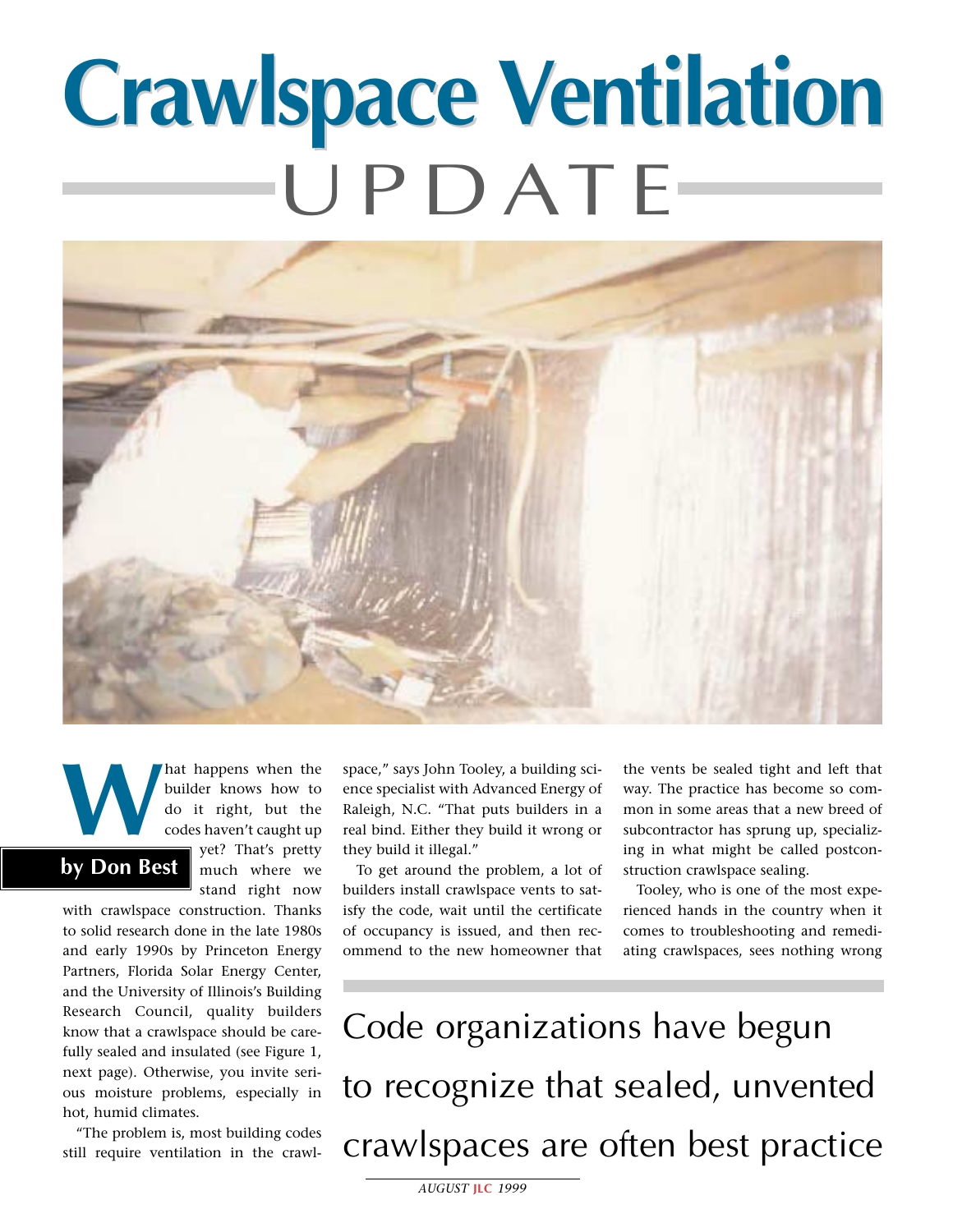



**Figure 1.** Crawlspaces should be insulated and sealed shut, but only after they've been thoroughly dried out. This crawlspace has reflective wall insulation that is sealed where it meets floor plastic.

with sealing a crawlspace after construction is completed so long as it's dry. "There are some situations in which a crawlspace shouldn't be sealed immediately," he says, "because the house hasn't had time to dry out. If there's been a lot of rain during construction and the windows and doors go in quickly, you can have a lot of moisture trapped in the materials." One way to dry a crawlspace out, he says, is to leave it open over the dry winter season and then seal it. If it's summer, the best strategy is to go ahead and seal the crawlspace, but use a dehumidifier to dry it out.

Tooley's golden rule — "never seal a wet crawlspace" — is applicable to both new construction and remediation work. "You've got to make sure that you've eliminated the four moisture transfer mechanisms — liquid flow, capillary action, air transported vapor, and vapor diffusion — and let the crawlspace dry out before you insulate and seal it," he explains. "Otherwise, you're going to have big trouble."

Tooley says that he's seen houses less than a year old with pools of standing water in the crawlspace, floor joists covered with mold, and mushrooms sprouting in the shadows (Figure 2, next page). In one recent remediation job, the floor in a six-year-old house was so rotted over the crawlspace that the linoleum above it was sagging and cracking. The owner feared his foot was going to go through the floor.

Bad as it is, structural damage due to wood rot isn't the worst thing that can come out of a dank and moldy crawlspace. "A lot of fungi you find down there are not your friendly bread mold type," says Tooley, who protects himself on the job with a two-canister respirator. "Some of it will land you in the hospital. It's pretty scary when you find leaky ductwork running through an environment like that, transporting moisture and spores up into the rest of the house."

Tooley's warning coincides with growing public health concerns over fungi and the mycotoxins they produce. Of particular concern at the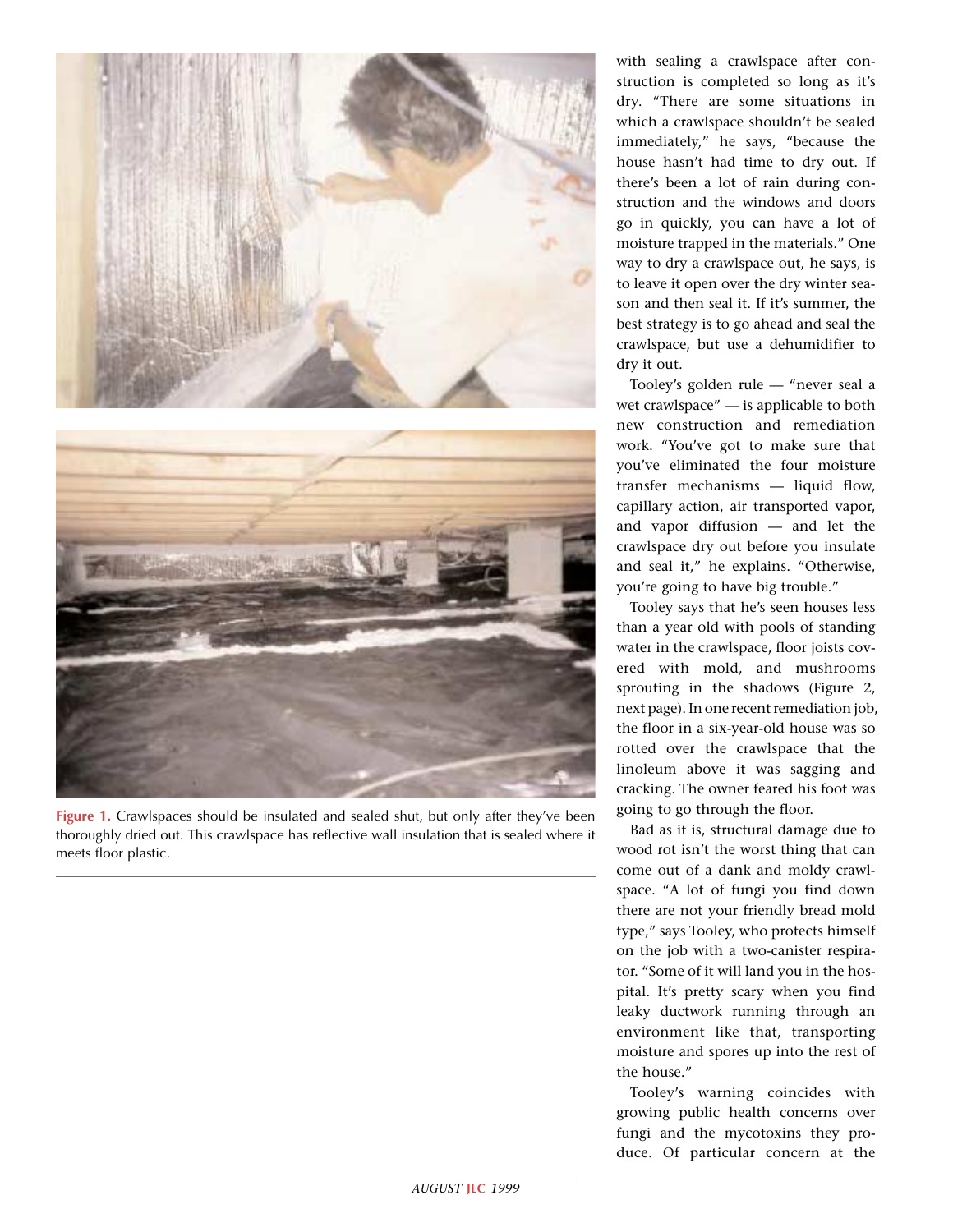# **Crawlspace Case Study — IBACOS Prototype Design**

The Recreactions Group of Companies (RGC - Newport Beach, Calif.) is showing the world that crawlspace construction — despite its murky past — can be a thing of beauty when it's done right.

The company, one of four primary builders working on the master-planned Community of Civano, near Tucson, Ariz., recently completed the first of 240 new houses that will feature crawlspace foundations built with insulated concrete forms (ICFs). The design was



developed in cooperation with Integrated Building and Construction Solutions (IBACOS), a consortium sponsored by the U.S. Department of Energy.

The crawlspace on the single-story, 1,200-square-foot prototype house is fully insulated and sealed (no air vents), which makes it a conditioned space. The 14-inch open-web floor joists, manufactured by Space Joist, provide 11 inches of clearance through the web to accommodate the 10-inch diameter heating and cooling ducts. The open webs also provide a handy channel through which to run electrical cable, communications wire, plumbing drains, and the home's flexible polyethylene

water supply lines. All of these systems are easily accessed for service or modification through two panels in the closet floors above.

#### **Wooing the Code Officials**

"Though we're working with a lot of new designs and materials in these houses, it's gone remarkably well," says RGC Chief Executive Officer Jim Murar. "Our main problems have been code-related, especially with the conditioned crawlspace and termite protection."

In meetings with Tucson code officials, Murar and Oberg successfully made the case for a sealed, insulated crawlspace, presenting support materials from Energy Efficient Building Association's *Hot-Dry Climate Builder's Guide*, the University of Minnesota's *Building Design Foundation Handbook*, and ASHRAE's *1997 Handbook of Fundamentals*. "If we hadn't been able to persuade them to let us seal and insulate the crawlspace, we would have abandoned the design," Oberg says.

A second — and even thornier — code issue was termite protection. Past experience with ICFs and other wall designs that use exterior foam has shown that termites can tunnel up through the foam — out of sight to reach wooden sill plates and floor joists above.

IBACOS' crawlspace design protects against termites by removing the top 8 inches of foam around the exterior of the crawlspace, leaving the ICF's concrete core exposed as a termite break. An elastomeric cap protects the top of the foam on the inside of the wall. That, in turn, is capped by a metal termite shield (flashing). The Tucson code officials liked and approved the plan. Better still, the pest control company was so enthused with the design — because the space can be easily accessed for inspections — that it's offering 10-year termite warranties to the new owners.

*—D.B.*